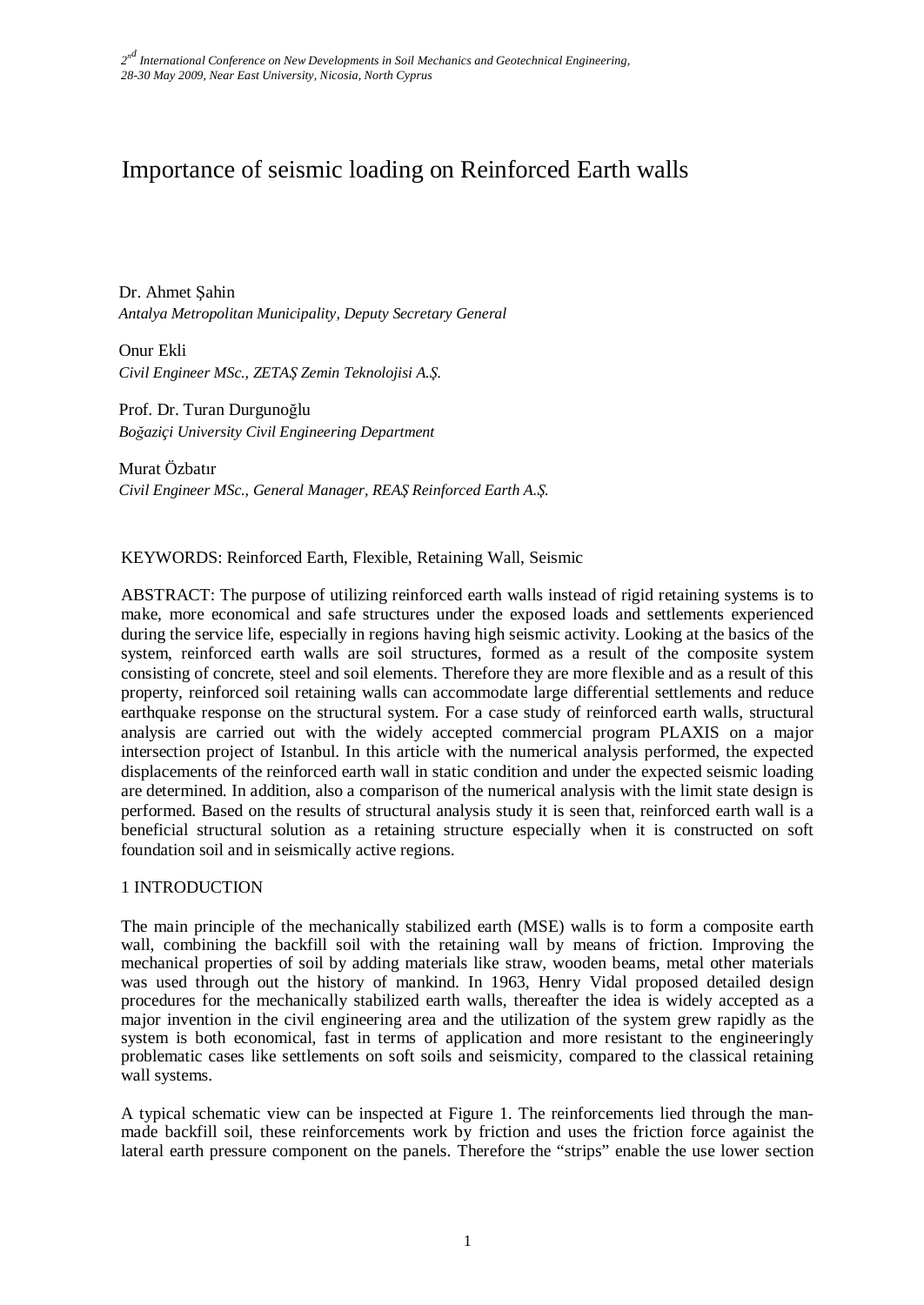,

width for the panel system (as low as 14cm), compared to the classical retaining wall sections (varying from 30cm to 200cm's).



Figure 1. Schematic view of mechanically stabilized earth (MSE) wall

The backfill is man-made in the reinforced earth structures, therefore it is usually prefered for the embankments in the roads, railroads, the connection roads to the overpass bridges and for the abutment system of the bridges.

Reinforced earth system is applied in a controlled procedure of placing the panels, placing the backfill and compacting, then lying the strips and backfilling cycle. Unlike the anchorages that are used in the support of the deep excavations, strip section used in the MSE walls is designed in a flat rectangular shape, having the dimensions of  $40 \text{mm} \times 4 \text{mm}$  in general for the steel strip case, this is entirely the result of the difference in the placing conditions of the anchorages and strips. The rectangular shape is more able to form a sufficent friction and it is also enhanced by a ribbed strips using passive resistance of the soil in addition to the friction. The longitudinal section of a strip is shown on Figure 2.



Figure 2. Longitudinal section of a strip and working principle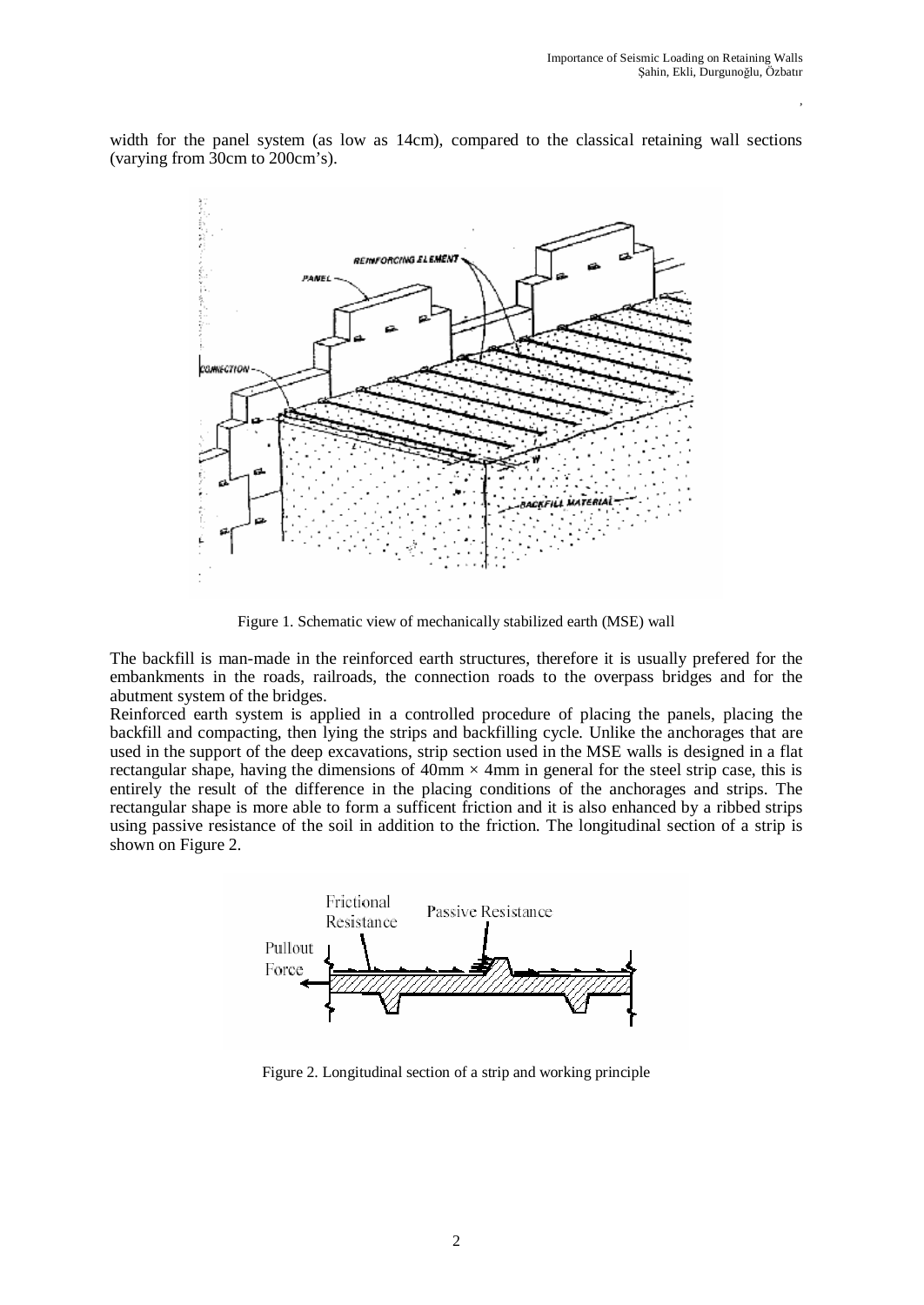# 2 PAST PERFORMANCE OF MSE WALLS UNDER SEISMIC LOADING

The advantage of the mechanically stabilized earth wall compared to the classical structure is its flexibility. The strip system in the MSE walls works with friction formed by the initial deformation during the construction, the wall stabilizes itself in an equilibrium position where the deformations are enough to form the necessary friction force. When the dynamic earthquake loading arises, the system deforms more to accomplish the higher friction forces required. These forces are carried by the strips and the concrete panels which are also designed for the higher level of loading caused by the earthquake.

In the case of settlements on the soft foundation soil, reinforced concrete retaining wall systems show signs like visible cracks due to the rigidness of the system where as MSE walls proved to be more resistant to the ground movements especially differential settlements. Therefore the combination of facing, reinforcement and granular backfill has performed successfully, in an everincreasing number of retaining walls including bridge abutments and other structures, for over three decades (Anderson, 2004)

In the limit state design, all the elements of the system are tested againist the highest possible stresses at the same time whereas, the finite element approach brought the performance issue into the design so that the engineer can inspect the expected amount of stresses and displacements on each element of the system. The engineer therefore can perform very sofhisticated analysis like testing the whole system's sensitivity to the some critical elements he may choose. These elements may be the soil profile and/or the structural elements like the strips and concrete panels.

The different performances of MSE walls are tested in the real earthquakes throughout the world. The results showed that the inextensible strips like steel, have shown a better performance than the extensible counterparts like polymers and geotextiles under seismic conditions. Some publications does not suggest the purely frictional strips like geotextiles in the regions having an earthquake risk of a>0.19g (FWHA-SA-96-071, pg130).

The MSE walls tested under the various earthquakes throughout the world since the past three decades. One case study is performed after the August 17, 1999 Kocaeli Earthquake (Mw=7.4) that struck northwestern Turkey, on the Arifiye Overpass Bridge approach embankment MSE walls. Although the magnitude of the earthquake was greater then the value used for design the MSE walls demonstrated a good performance showing only minor cracks. Performance of Reinforced Earth structures under major earthquakes has been remarkably well in the past in spite of the fact that whether specifically designed for earthquakes or not. (TAI Internal Report, 1984), (RECO-Manography M12, 1994), (Boyd, 1995), (Mitchell et al, 2000), (Segrestin, 2000), (Sankey & Segrestin, 2001), (Martin et al, 2007).

As an addition to what have been said, it must be mentioned that, to be able to have the stronger material as the seismicity of the area are increased, the amount of strips (the used number and length of strips used per m2 of wall) will be increased accordingly placed in the reinforced earth structure.

### 3 CASE STUDY ALTUNİZADE INTERSECTION REINFORCED EARTH WALLS

In Altunizade Intersection, the connection of the Motorway coming from the Bosphorous Bridge that connects the Europe and Asia sides of İstanbul, to Üsküdar district is rehabilitated. The overpass and underpass structures offered a transpassing to and out of the district for the purpose of undisturbed traffic on the main motorway (D-100). The project included a viaduct and an underpass constructed by the utilization of cantilever bored piles. All the approach ramps of these structures were constructed as MSE walls.

Reinforced Earth<sup>TM</sup> system is preferred for both high resistance to earthquakes in a seismically very active region, and economy. The construction methodology was also more adventageous, as it will not disturb the current traffic by closing a lane for the foundation excavation and scafolding compared to the classical retaining wall system application method.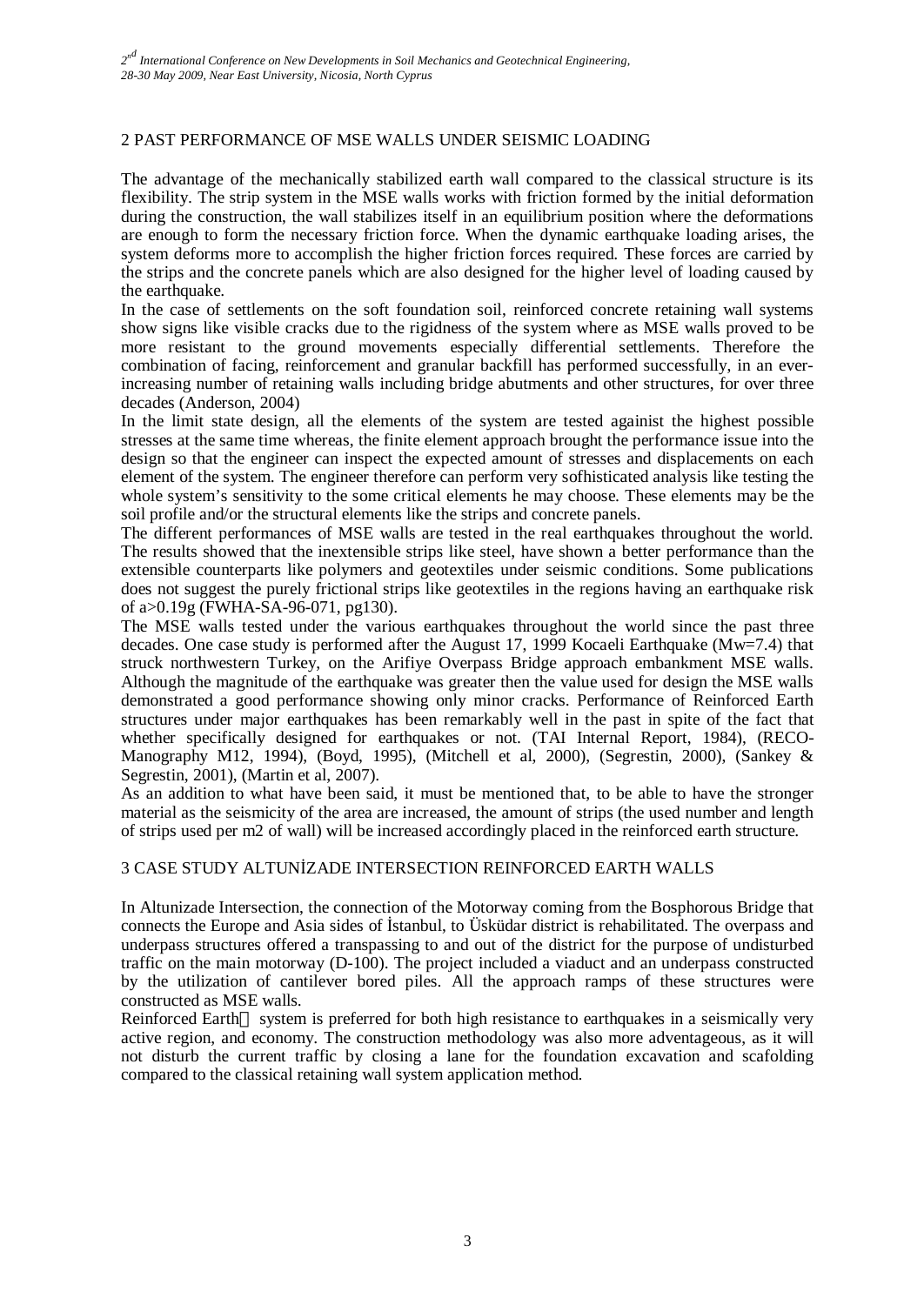,



Figure 3. Altunizade Intersection

The analysis of the wall is performed by the VALDEZ program which is specifically prepared for the design of Reinforced Earth<sup>™</sup> walls. VALDEZ program uses the limit state design procedures. The design is based on the limits of the materials used and the loads under the most critical conditions (pseudostatic earthquakeload). The VALDEZ program makes the necessary checks of external stability accepting the wall as a whole mass, and internal stability by evaluating the lateral earth pressure on each panel of the system and placing appropriate number of strips accordingly.



Figure 4. VALDEZ output

VALDEZ program is widely used in commercial area for its fast and easy applicability on the different cases. Although limit state approach is the fastest method to calculate the exact quantity and length of reinforcing strips required for the retaining wall in accordance to the design codes and standarts, the finite element method is more "real", as its approach is displacement (performance) based. The method divides the entire system into small elements including the panels, strips, subsoil, reinforced earth backfill and existing or general backfill. Then it calculates the displacements caused by the loads and other effects that is imposed on the system. In a composite system formed by the combination of soil and structural elements like Reinforced Earth<sup> $TM$ </sup> wall, the performance based approach gives more comprehensive results, also the finite element approach enables engineer to understand the sensitivity of the system to the various effects and how much of the allowable limits are actually expected to be used for each element. For the finite element analysis, widely accepted commercial program PLAXIS is utilized. PLAXIS is specifically prepared for the structure and subsoil, it includes initially defined soil models.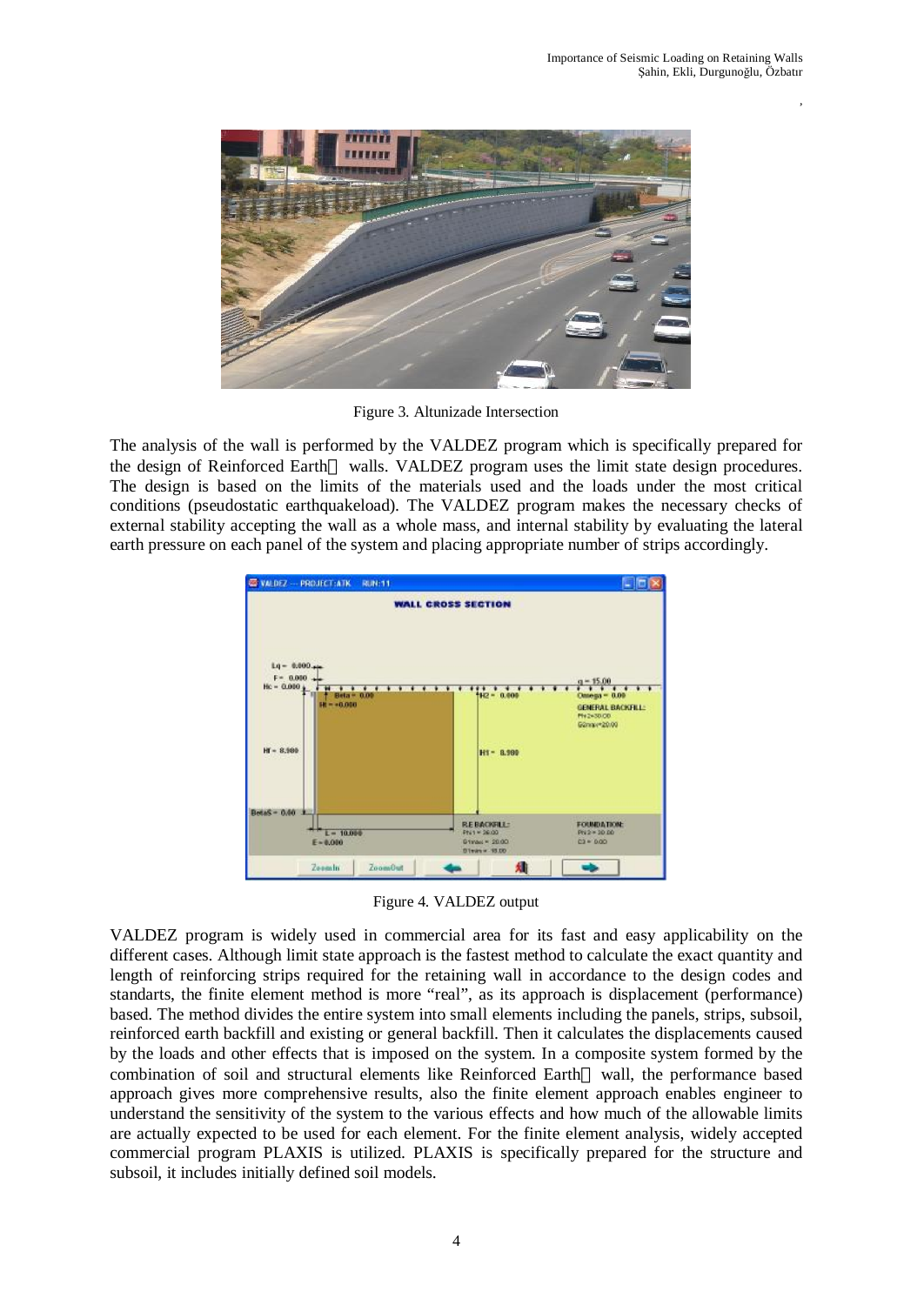For the demonstration purpose, the finite element analysis performed on the same cross-section described in Figure 4 is presented on this paper. In other words a control analysis is performed on the limit state design in order to compare the results more efficiently. The used parameters for the definition of elements on finite elements are given in Table 1 and Table 2. The parameters were determined according to the values given in literature (Kulhawy and Mayne, 1990) based on the results of soil investigations.

| Soil Type             | $c$ (kPa) | E(MPa) |      |
|-----------------------|-----------|--------|------|
| Subsoil               |           | 50     |      |
| General Backfill      |           | 50     |      |
| Reinforced Earth Fill |           | 60     | ) 35 |

Table 1. The soil parameters used in numerical modeling

| <b>Structural Elements</b> | E(GPa) | Cross Sectional Area $(m2)$ | Moment of Inertia $(m^+)$ |
|----------------------------|--------|-----------------------------|---------------------------|
| <b>Facing Panels</b>       |        | 1 I 4                       | $4.86x10^{-4}$            |
| Steel Strips               | 210.   | $2x10^{-4}$                 | -                         |

Table 2. The parameters used for the structural elements

The analysis have been performed by stages. Each fill stage, (placement of panels, placing the strips and reinforced earth fill) has been modelled separately.





Figure 5. PLAXIS input and a calculation stage

The results of the analysis are presented. The lowermost strip is evaluated as it will carry the max load. On the static case max load per 1m width is given as 125kN whereas the max load increases to 163,5kN. With the limit state design, the assigned number of strips at this depth level is 4strip/1.0m. Therefore the safe capacity of the strips are  $(4x47,6=190.4k)$  are higher than the numerically calculated values.



Figure 6. PLAXIS results on the lowermost steelstrips on static and seismic cases

Checking the loads on the panels, the max shear and bending moments are neglible. That is the result of the nature of the system as the loads are mainly carried by the strips. Engineeringly speaking one